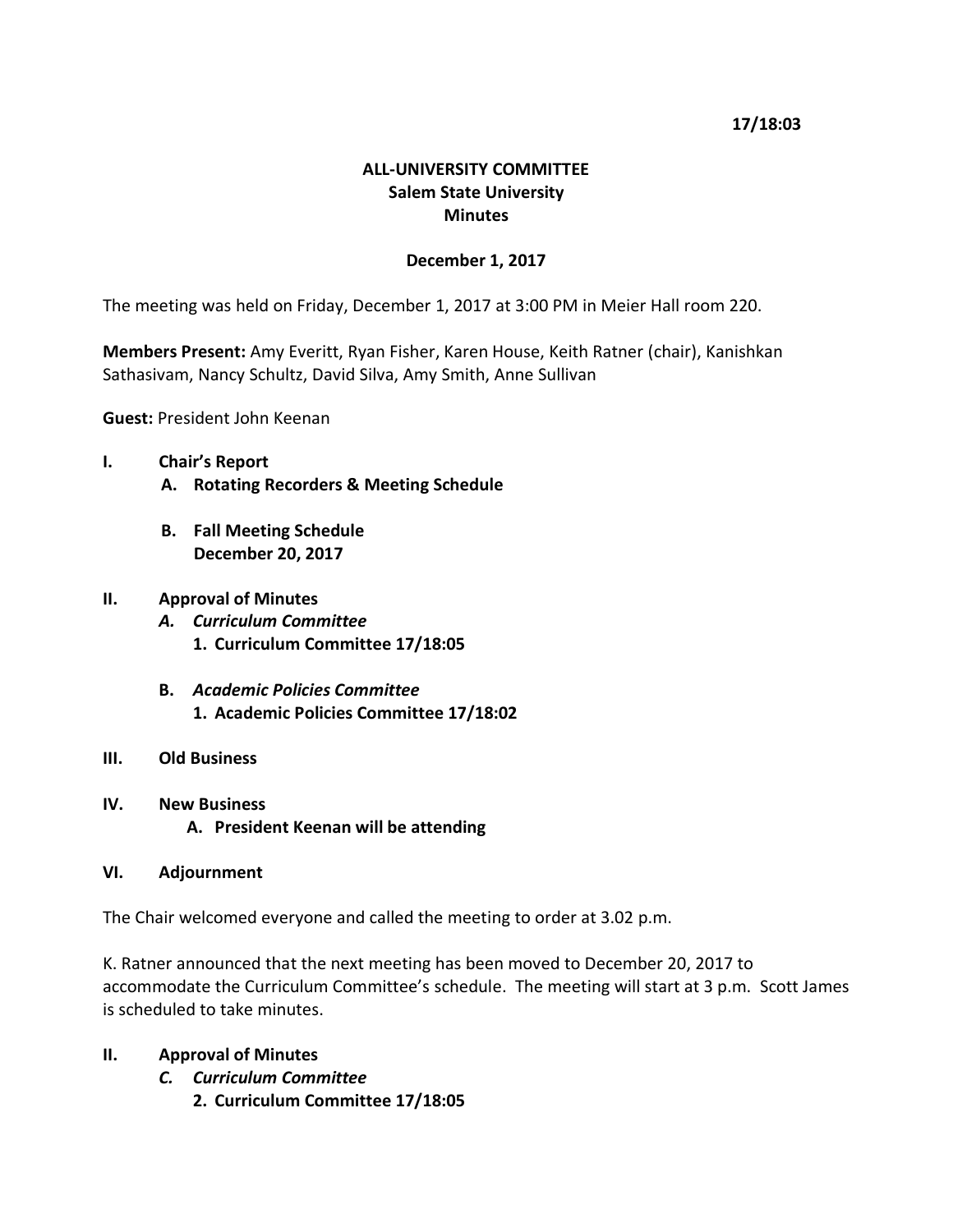# **Motion To accept the minutes of the Curriculum Committee 17/18:05**

Made by: Karen House Seconded by: Anne Sullivan

**Vote** Motion: In favor (9) Opposed (0) Abstentions (0) Motion - unanimous

### **Discussion:**

Discussion ensued about consistency in the style of minutes for contract committees. Curriculum Committee minutes use first names; Academic Policies uses first initial and last names; All University uses full names. Chair Ratner will communicate with other committee chairs to ensure consistency and accuracy in the style of minutes.

Discussion also took place emphasizing the importance of adhering to protocol in consulting with affected departments as curriculum changes are being considered.

| Motion |    | To approve the minutes of the Curriculum Committee 17/18:05<br>Made by: Amy Everitt Seconded by: David Silva |  |  |                                    |  |
|--------|----|--------------------------------------------------------------------------------------------------------------|--|--|------------------------------------|--|
| Vote   |    | Motion: In favor (9) Opposed (0)                                                                             |  |  | Abstentions (0) Motion - unanimous |  |
|        | D. | <b>Academic Policies Committee</b>                                                                           |  |  |                                    |  |

# **2. Academic Policies Committee 17/18:02**

**Motion To accept the minutes of the** Academic Policies Committee 17/18:02

|  |  | Made by: Kanishkan Sathasivam | Seconded by: Amy Smith |  |
|--|--|-------------------------------|------------------------|--|
|--|--|-------------------------------|------------------------|--|

**Vote** Motion: In favor (9) Opposed (0) Abstentions (0) Motion - unanimous

## **Discussion**:

Members of the committee addressed ambiguities in the 55-credit rule discussed by Academic Policies under "New Business." Provost David Silva offered to review the signed document to see what was approved last year and supply the committee with a copy.

There is a general concern about committees being pushed to move curriculum and policy changes too quickly.

## **Motion To approve the minutes of the** Academic Policies Committee 17/18:02

Made by: Ryan Fisher Seconded by: Amy Everitt